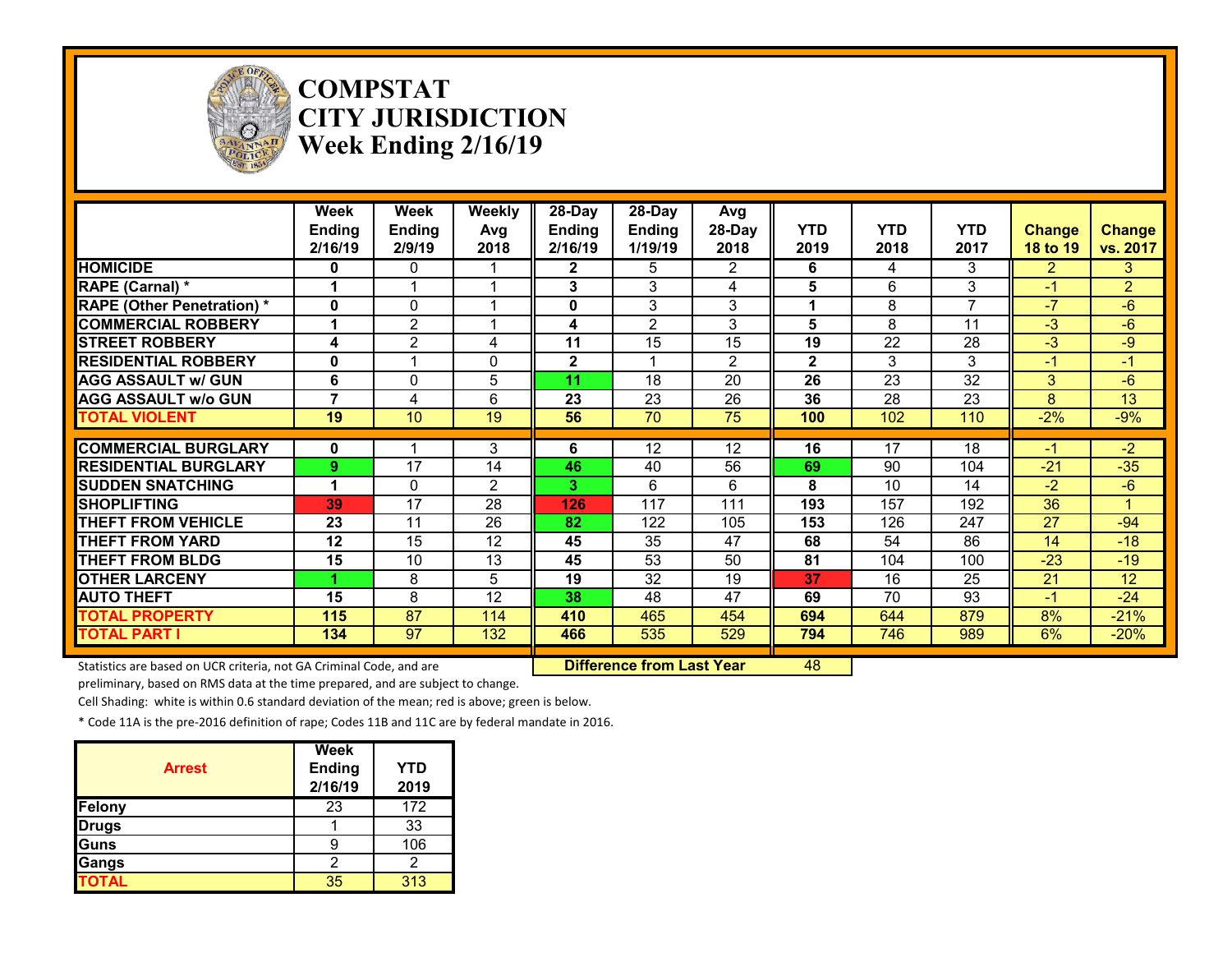

## **COMPSTATNORTH PRECINCTWeek Ending 2/16/19**

**PRECINCT COMMANDER:**

**CAPT. CARY HILL**



|                                   | <b>Week</b>  | Week           | <b>Weekly</b>           | 28-Day        | 28-Day          | Avg             |                |                 |                 |                |                |
|-----------------------------------|--------------|----------------|-------------------------|---------------|-----------------|-----------------|----------------|-----------------|-----------------|----------------|----------------|
|                                   | Ending       | Ending         | Avg                     | <b>Ending</b> | <b>Ending</b>   | 28-Day          | <b>YTD</b>     | <b>YTD</b>      | <b>YTD</b>      | <b>Change</b>  | <b>Change</b>  |
|                                   | 2/16/19      | 2/9/19         | 2018                    | 2/16/19       | 1/19/19         | 2018            | 2019           | 2018            | 2017            | 18 to 19       | vs. 2017       |
| <b>HOMICIDE</b>                   | 0            | 0              | 0                       | 0             |                 | 0               | 1              | 1               | $\mathbf{0}$    | 0              |                |
| RAPE (Carnal) *                   | $\mathbf{0}$ | $\mathbf{0}$   | $\mathbf{0}$            | 1             |                 |                 | 1              | 1               | 0               | $\Omega$       | 4              |
| <b>RAPE (Other Penetration) *</b> | $\bf{0}$     | $\Omega$       | $\Omega$                | 0             |                 | 0               | $\bf{0}$       | 1               | 1               | $-1$           | $-1$           |
| <b>COMMERCIAL ROBBERY</b>         | $\mathbf{0}$ | $\mathbf{0}$   | $\Omega$                | 1             | 0               | 0               | 1              | $\overline{2}$  | 1               | $-1$           | $\mathbf{0}$   |
| <b>STREET ROBBERY</b>             |              | $\mathbf{0}$   | $\overline{\mathbf{A}}$ |               | 4               | 5               | 4              | 13              | 16              | $-9$           | $-12$          |
| <b>RESIDENTIAL ROBBERY</b>        | $\mathbf 0$  | 0              | 0                       | 0             | 0               | 0               | 0              | 1               | $\mathbf{0}$    | $-1$           | $\mathbf{0}$   |
| <b>AGG ASSAULT w/ GUN</b>         |              | 0              | 1                       | 3.            | 3               | 5               | 4              | 6               | 10              | $-2$           | $-6$           |
| <b>AGG ASSAULT w/o GUN</b>        |              | $\mathbf{0}$   | 2                       | 7             | 5               | 8               | 11             | 8               | 10              | 3              | $\overline{1}$ |
| <b>TOTAL VIOLENT</b>              | 3            | $\mathbf{0}$   | $5\phantom{.0}$         | 13            | 15              | 20              | 22             | 33              | 38              | $-33%$         | $-42%$         |
|                                   |              |                |                         |               |                 |                 |                |                 |                 |                |                |
| <b>COMMERCIAL BURGLARY</b>        | 0            | 0              |                         | 3             | 4               | 3               | $\overline{7}$ | $\overline{2}$  | 6               | 5              |                |
| <b>RESIDENTIAL BURGLARY</b>       | 1            | 2              |                         | 5             | $\overline{7}$  | 6               | 10             | 12              | 9               | $-2$           |                |
| <b>SUDDEN SNATCHING</b>           | $\mathbf{0}$ | $\mathbf{0}$   | $\overline{A}$          |               | 1               | $\overline{2}$  | $\mathbf{2}$   | 3               | 8               | $-1$           | $-6$           |
| <b>SHOPLIFTING</b>                | 6            |                | 4                       | 19            | $\overline{17}$ | $\overline{18}$ | 29             | $\overline{25}$ | $\overline{26}$ | $\overline{4}$ | 3              |
| <b>THEFT FROM VEHICLE</b>         | 6            | 5              | 6                       | 25            | 20              | 23              | 34             | 23              | 64              | 11             | $-30$          |
| <b>THEFT FROM YARD</b>            | 4            | $\overline{2}$ | 3                       | 14            | 9               | 13              | 22             | 15              | 29              | $\overline{7}$ | $-7$           |
| <b>THEFT FROM BLDG</b>            | 5            | $\Omega$       | 3                       | 11            | 10              | 14              | 20             | 38              | 32              | $-18$          | $-12$          |
| <b>OTHER LARCENY</b>              | 1            |                | $\overline{ }$          | 4             | $\overline{7}$  | 6               | 8              | 3               | 4               | 5              | 4              |
| <b>AUTO THEFT</b>                 | 3            |                | 3                       | 4             | 10              | 10              | 11             | 10              | 26              |                | $-15$          |
| <b>TOTAL PROPERTY</b>             | 26           | 12             | 23                      | 86            | 85              | 94              | 143            | 131             | 204             | 9%             | $-30%$         |
| <b>TOTAL PART I</b>               | 29           | 12             | 28                      | 99            | 100             | 114             | 165            | 164             | 242             | 1%             | $-32%$         |

Statistics are based on UCR criteria, not GA Criminal Code, and are **Difference from Last Year** 1

preliminary, based on RMS data at the time prepared, and are subject to change.

Cell Shading: white is within 0.6 standard deviation of the mean; red is above; green is below.

| <b>Arrests</b> | <b>Week</b><br><b>Ending</b><br>2/16/19 | YTD<br>2019 |
|----------------|-----------------------------------------|-------------|
| <b>Felony</b>  |                                         | 52          |
| Guns           |                                         |             |
| <b>Drugs</b>   |                                         | 34          |
| Gangs          |                                         |             |
| <b>TOTAL</b>   |                                         |             |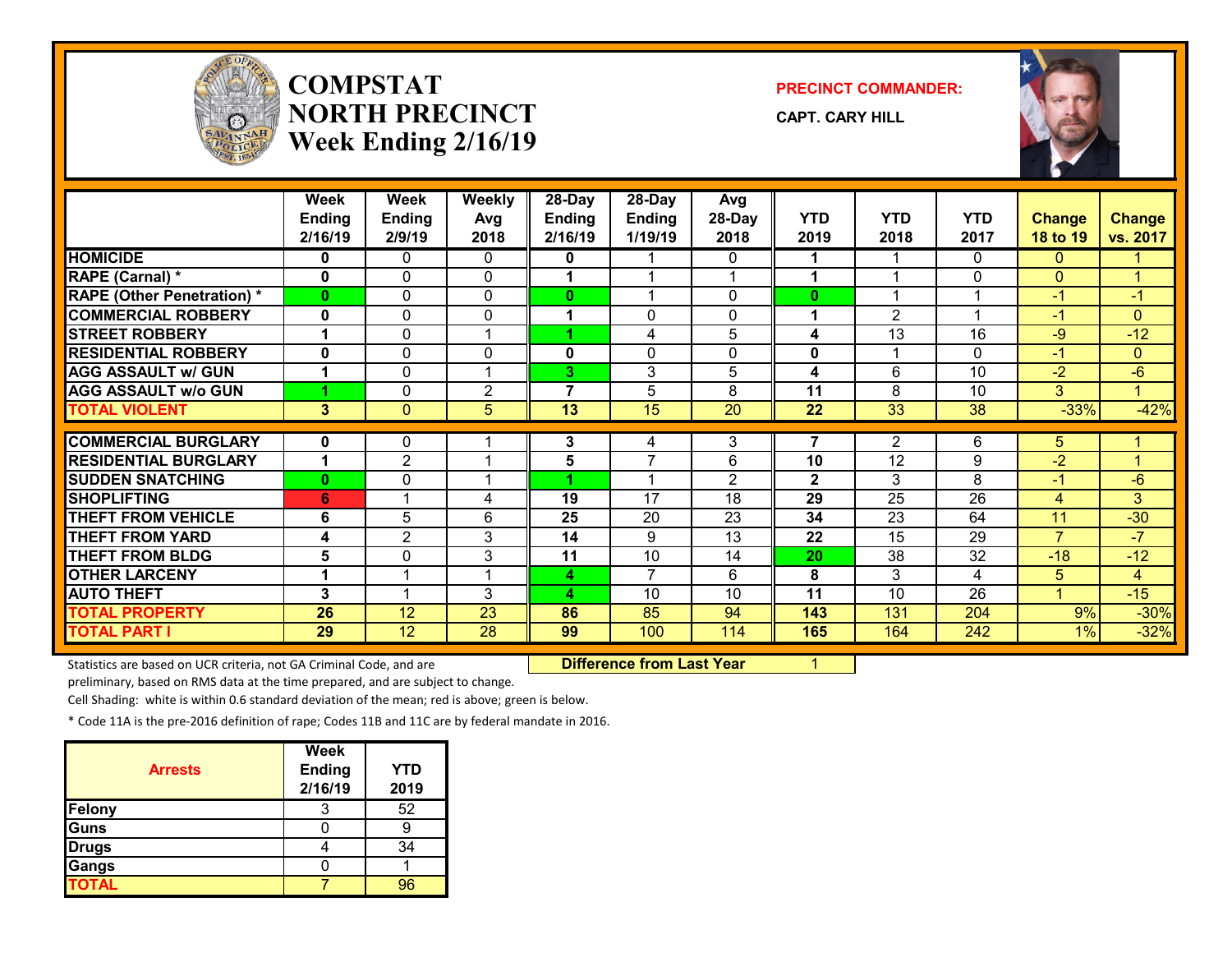

# **COMPSTATCENTRAL PRECINCTWeek Ending 2/16/19**

**PRECINCT COMMANDER:**

**CAPT. BEN HERRON**



|                                   | Week<br><b>Ending</b><br>2/16/19 | Week<br><b>Ending</b><br>2/9/19 | <b>Weekly</b><br>Avg<br>2018 | $28$ -Day<br><b>Ending</b><br>2/16/19 | $28-Day$<br><b>Ending</b><br>1/19/19 | Avg<br>28-Day<br>2018 | <b>YTD</b><br>2019 | <b>YTD</b><br>2018 | <b>YTD</b><br>2017 | <b>Change</b><br>18 to 19 | <b>Change</b><br>vs. 2017 |
|-----------------------------------|----------------------------------|---------------------------------|------------------------------|---------------------------------------|--------------------------------------|-----------------------|--------------------|--------------------|--------------------|---------------------------|---------------------------|
| <b>HOMICIDE</b>                   | 0                                | 0                               | 0                            | 0                                     | 1                                    |                       | 1                  | 0                  | $\Omega$           |                           |                           |
| RAPE (Carnal) *                   | 1                                | $\blacktriangleleft$            | $\mathbf{0}$                 | $\overline{2}$                        | $\Omega$                             |                       | $\mathbf{2}$       | 1                  | $\overline{2}$     | -1                        | $\mathbf{0}$              |
| <b>RAPE (Other Penetration) *</b> | $\mathbf{0}$                     | $\Omega$                        | $\Omega$                     | $\bf{0}$                              | $\overline{2}$                       |                       | 1                  | 3                  | 3                  | $-2$                      | $-2$                      |
| <b>COMMERCIAL ROBBERY</b>         | $\mathbf{0}$                     | 4                               | $\mathbf{0}$                 | 1                                     | $\mathbf{0}$                         | 4                     | 1                  | 0                  | 0                  | -1                        | $\mathbf{1}$              |
| <b>STREET ROBBERY</b>             |                                  | 0                               |                              | 3                                     | 5                                    | 5                     | 6                  | 7                  | 4                  | $-1$                      | $\overline{2}$            |
| <b>RESIDENTIAL ROBBERY</b>        | $\mathbf 0$                      | 0                               | $\Omega$                     | 0                                     | $\mathbf{0}$                         |                       | 0                  | 4                  | $\overline{ }$     | -1                        | $-1$                      |
| <b>AGG ASSAULT w/ GUN</b>         | 3                                | 0                               | $\overline{2}$               | 5.                                    | 8                                    | 7                     | 11                 | $\overline{7}$     | $\overline{7}$     | 4                         | $\overline{4}$            |
| <b>AGG ASSAULT w/o GUN</b>        | $\mathbf 2$                      | $\overline{2}$                  | 2                            | 8                                     | 8                                    | $\overline{7}$        | 12                 | 6                  | 6                  | 6                         | 6                         |
| <b>TOTAL VIOLENT</b>              | $\overline{7}$                   | $\overline{4}$                  | 5                            | 19                                    | $\overline{24}$                      | $\overline{22}$       | 34                 | 25                 | $\overline{23}$    | 36%                       | 48%                       |
|                                   |                                  |                                 |                              |                                       |                                      |                       |                    |                    |                    |                           |                           |
| <b>COMMERCIAL BURGLARY</b>        | $\mathbf 0$                      | 0                               |                              |                                       | 1                                    | 3                     | 1                  | 5                  | 5                  | $-4$                      | $-4$                      |
| <b>RESIDENTIAL BURGLARY</b>       |                                  | $\overline{7}$                  | 4                            | 15                                    | 9                                    | 15                    | 20                 | 19                 | 32                 | 1                         | $-12$                     |
| <b>SUDDEN SNATCHING</b>           | $\mathbf{0}$                     | $\Omega$                        | $\mathbf{0}$                 |                                       | $\Omega$                             |                       | 1                  |                    | 4                  | $\overline{0}$            | $-3$                      |
| <b>SHOPLIFTING</b>                | 6                                | $\overline{c}$                  | 4                            | 16                                    | 13                                   | 17                    | 24                 | 17                 | 34                 | $\overline{7}$            | $-10$                     |
| <b>THEFT FROM VEHICLE</b>         | 3                                | $\overline{2}$                  | $\overline{7}$               | 15                                    | 15                                   | 26                    | 23                 | 35                 | 64                 | $-12$                     | $-41$                     |
| <b>THEFT FROM YARD</b>            | 3                                | 4                               | 4                            | 9                                     | $\overline{16}$                      | 16                    | 19                 | 20                 | 29                 | $-1$                      | $-10$                     |
| <b>THEFT FROM BLDG</b>            | 3                                | 2                               | 3                            | 6                                     | 11                                   | 13                    | 13                 | 25                 | 16                 | $-12$                     | $-3$                      |
| <b>OTHER LARCENY</b>              | $\bf{0}$                         | 4                               |                              | 5                                     | 18                                   | 5                     | 17                 | 3                  | 6                  | 14                        | 11                        |
| <b>AUTO THEFT</b>                 | $\overline{2}$                   | 2                               | 4                            | 8                                     | 11                                   | 14                    | 16                 | 21                 | 20                 | $-5$                      | $-4$                      |
| <b>TOTAL PROPERTY</b>             | 18                               | 23                              | 27                           | 76                                    | 94                                   | 109                   | 134                | 146                | 210                | $-8%$                     | $-36%$                    |
| <b>TOTAL PART I</b>               | 25                               | 27                              | 33                           | 95                                    | 118                                  | 131                   | 168                | 171                | 233                | $-2%$                     | $-28%$                    |

Statistics are based on UCR criteria, not GA Criminal Code, and are **Difference from Last Year** -3

preliminary, based on RMS data at the time prepared, and are subject to change.

Cell Shading: white is within 0.6 standard deviation of the mean; red is above; green is below.

| <b>Arrests</b> | <b>Week</b><br><b>Ending</b><br>2/16/19 | <b>YTD</b><br>2019 |
|----------------|-----------------------------------------|--------------------|
| Felony         |                                         | 38                 |
| <b>Drugs</b>   |                                         |                    |
| Guns           | 3                                       | 20                 |
| Gangs          |                                         |                    |
| <b>TOTAL</b>   |                                         |                    |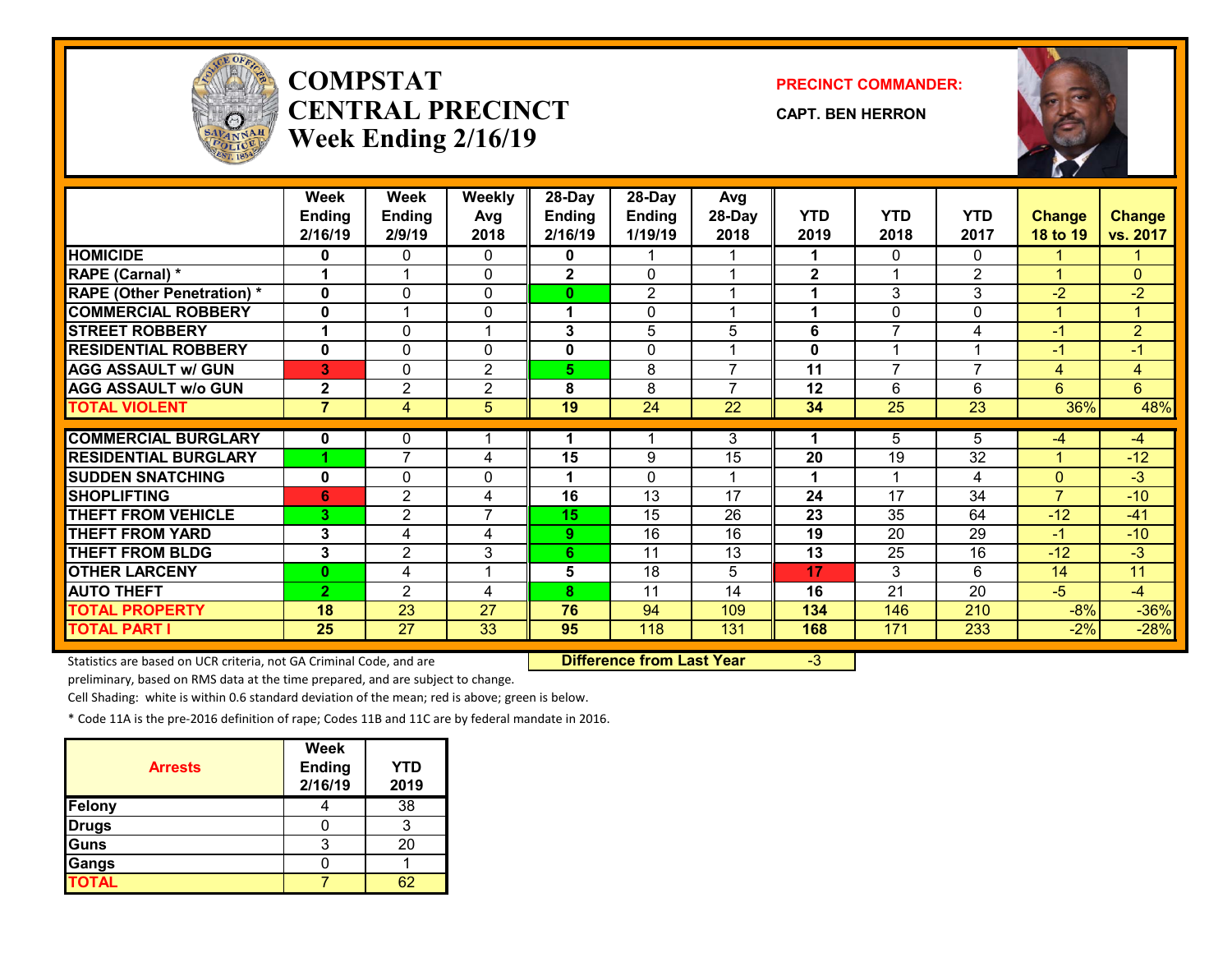

# **COMPSTATSOUTH PRECINCTWeek Ending 2/16/19**

#### **PRECINCT COMMANDER:**

**CAPT. MICHELLE HALFORD**



|                                   | <b>Week</b><br><b>Ending</b><br>2/16/19 | Week<br><b>Ending</b><br>2/9/19 | <b>Weekly</b><br>Avg<br>2018 | 28-Day<br><b>Ending</b><br>2/16/19 | 28-Day<br>Ending<br>1/19/19 | Avg<br>28-Day<br>2018 | <b>YTD</b><br>2019 | <b>YTD</b><br>2018 | <b>YTD</b><br>2017      | Change<br>18 to 19 | <b>Change</b><br>vs. 2017 |
|-----------------------------------|-----------------------------------------|---------------------------------|------------------------------|------------------------------------|-----------------------------|-----------------------|--------------------|--------------------|-------------------------|--------------------|---------------------------|
| <b>HOMICIDE</b>                   | 0                                       | 0                               | 0                            |                                    | $\overline{2}$              | 0                     | 3                  | $\Omega$           |                         | 3                  | $\mathbf{2}$              |
| RAPE (Carnal) *                   | 0                                       | 0                               | 0                            | $\mathbf{0}$                       |                             |                       | 1                  | 3                  | 1                       | $-2$               | $\overline{0}$            |
| <b>RAPE (Other Penetration) *</b> | 0                                       | 0                               | 0                            | 0                                  | 0                           |                       | $\bf{0}$           | 3                  | 0                       | $-3$               | $\overline{0}$            |
| <b>COMMERCIAL ROBBERY</b>         | 1                                       | 1                               | 0                            | $\mathbf{2}$                       | -4                          |                       | $\mathbf{2}$       | 4                  | 5                       | $-2$               | $-3$                      |
| <b>STREET ROBBERY</b>             | 1                                       | 2                               | -4                           | 4                                  | $\overline{2}$              | 3                     | 5                  |                    | 4                       | 4                  | 1                         |
| <b>RESIDENTIAL ROBBERY</b>        | 0                                       | 0                               | $\Omega$                     | 0                                  | 0                           |                       | $\mathbf 0$        |                    | $\mathbf{0}$            | $-1$               | $\overline{0}$            |
| <b>AGG ASSAULT w/ GUN</b>         | $\overline{2}$                          | 0                               | 1                            | $\mathbf{2}$                       | 3                           | $\overline{2}$        | 6                  | $\overline{2}$     | 4                       | 4                  | $\overline{2}$            |
| <b>AGG ASSAULT w/o GUN</b>        | 1                                       | 4                               | 1                            | 3                                  | 5                           | 4                     | 6                  | 5                  | $\overline{\mathbf{A}}$ |                    | 5                         |
| <b>TOTAL VIOLENT</b>              | 5                                       | 4                               | 3                            | 12                                 | 14                          | 14                    | $\overline{23}$    | 19                 | 16                      | 21%                | 44%                       |
|                                   |                                         |                                 |                              |                                    |                             |                       |                    |                    |                         |                    |                           |
| <b>COMMERCIAL BURGLARY</b>        | 0                                       | 0                               |                              |                                    | 6                           | 5                     | 6                  | 6                  | 6                       | 0                  | 0                         |
| <b>RESIDENTIAL BURGLARY</b>       | 0                                       | 3                               | 4                            | 4                                  | 4                           | 15                    | ⇁                  | 24                 | $\overline{21}$         | $-17$              | $-14$                     |
| <b>SUDDEN SNATCHING</b>           | 0                                       | 0                               | $\Omega$                     | $\mathbf{0}$                       | $\overline{2}$              |                       | $\mathbf{2}$       | 3                  | $\Omega$                | -1                 | $\overline{2}$            |
| <b>SHOPLIFTING</b>                | 17                                      | 13                              | 13                           | 70                                 | 75                          | 53                    | 112                | $\overline{74}$    | 93                      | 38                 | 19                        |
| <b>THEFT FROM VEHICLE</b>         | 4                                       |                                 | 7                            | 18                                 | 29                          | 28                    | 42                 | 38                 | 58                      | 4                  | $-16$                     |
| <b>THEFT FROM YARD</b>            | 1                                       | 4                               | $\overline{2}$               | 9                                  | 5                           | 8                     | 12                 | $\overline{7}$     | 16                      | 5                  | $-4$                      |
| <b>THEFT FROM BLDG</b>            | 4                                       | 4                               | 3                            | 14                                 | 19                          | 12                    | 26                 | 18                 | 34                      | 8                  | -8                        |
| <b>OTHER LARCENY</b>              | 0                                       | 0                               | 1                            |                                    | 5                           | 2                     | 3                  | $\overline{2}$     | 10                      | ◢                  | $-7$                      |
| <b>AUTO THEFT</b>                 | 6                                       | $\overline{2}$                  | 3                            | 11                                 | 13                          | 11                    | 17                 | 18                 | 19                      | -1                 | $-2$                      |
| <b>TOTAL PROPERTY</b>             | 32                                      | 27                              | 34                           | 128                                | 158                         | 136                   | 227                | 190                | 257                     | 19%                | $-12%$                    |
| <b>TOTAL PART I</b>               | 37                                      | 31                              | 37                           | 140                                | 172                         | 150                   | 250                | 209                | 273                     | 20%                | $-8%$                     |

Statistics are based on UCR criteria, not GA Criminal Code, and are **Difference from Last Year** 41

preliminary, based on RMS data at the time prepared, and are subject to change.

Cell Shading: white is within 0.6 standard deviation of the mean; red is above; green is below.

| <b>Arrests</b> | <b>Week</b><br><b>Ending</b><br>2/16/19 | <b>YTD</b><br>2019 |
|----------------|-----------------------------------------|--------------------|
| Felony         |                                         | $\overline{23}$    |
| <b>Drugs</b>   |                                         | 5                  |
| Gungs          |                                         |                    |
| Gangs          |                                         |                    |
| <b>TOTAL</b>   |                                         | J.                 |